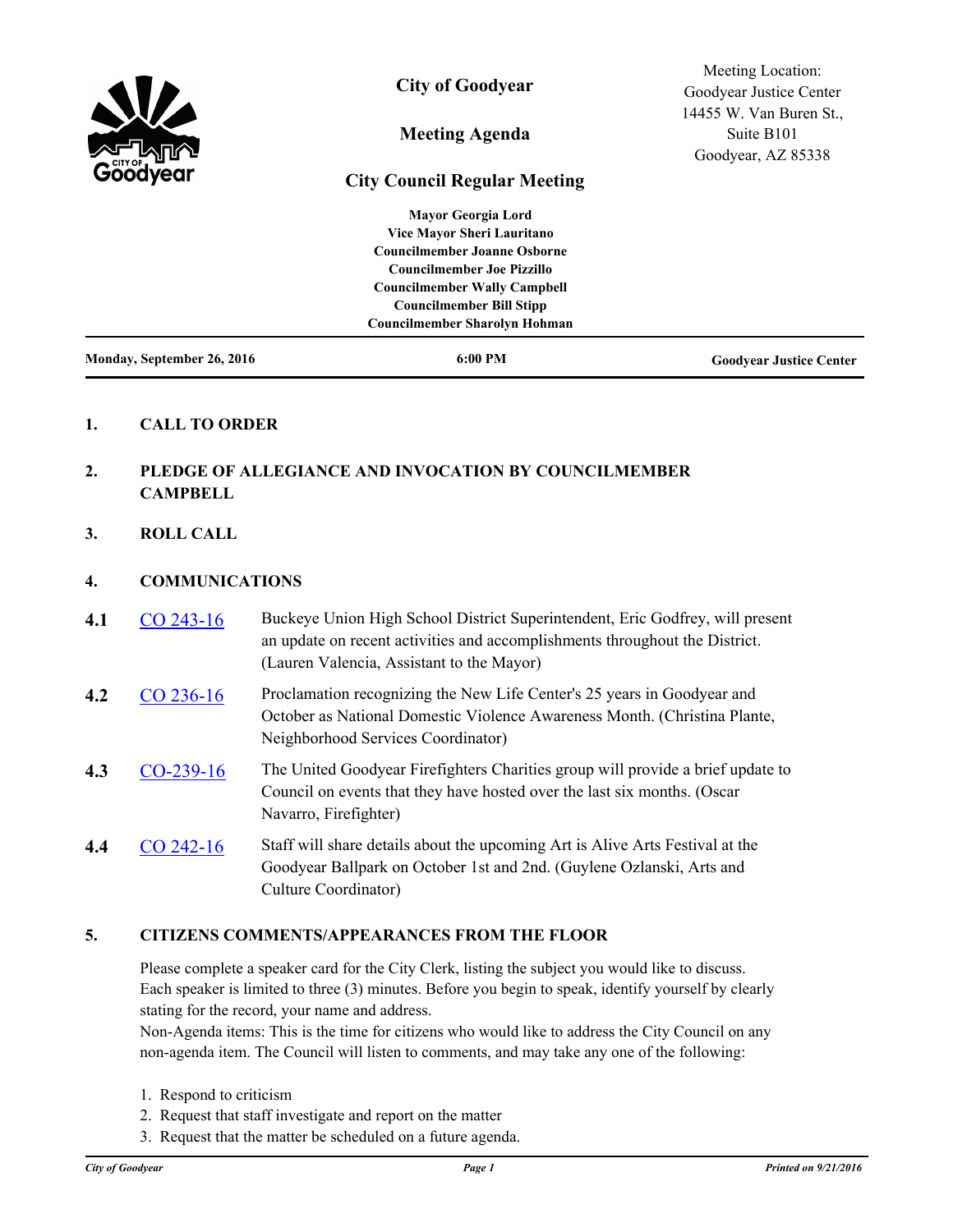### **6. CONSENT**

None.

### **7. BUSINESS**

**7.1** [16-5892](http://goodyear.legistar.com/gateway.aspx?m=l&id=/matter.aspx?key=3308) **APPOINTMENTS TO THE PUBLIC IMPROVEMENT CORPORATION (PIC) AND THE INDUSTRIAL DEVELOPMENT AUTHORITY (IDA) BOARDS** 

# **RECOMMENDATION:**

- 1. Appoint Kueth Yul to the Public Improvement Corporation (PIC) Board for a three-year term expiring on August 31, 2019, and to the Industrial Development Authority (IDA) Board to fulfill the unexpired term of Marvin Feir expiring on May 31, 2018, or until his successor is appointed and qualified.
- 2. Reappoint Michael Delleo to the Public Improvement Corporation Board for a three-year term expiring on September 30, 2019, or until his successor is appointed and qualified.
- 3. City Clerk will administer the Oath of Loyalty.

#### **PURPOSE:**

The selectees submitted an application for appointment and were interviewed by the Council Subcommittee for Boards, Commissions, and Committees on August 31, 2016. The Subcommittee unanimously agreed to recommend their appointments to Mayor and Council. (Doug Sandstrom, Finance Director)

# **7.2** [16-5900](http://goodyear.legistar.com/gateway.aspx?m=l&id=/matter.aspx?key=3307) **ANNUAL WATER ORDER OF 8,744 ACRE-FEET FROM CENTRAL ARIZONA PROJECT FOR CALENDAR YEAR 2017. RECOMMENDATION:**

Approve an order of 8,744 acre-feet of water from Central Arizona Project (CAP) for calendar year 2017.

### **PURPOSE:**

The purpose of this action is to authorize the annual water purchase of renewable water supplies within the City's water resources portfolio for use in calendar year 2017. CAP subcontractors, like the City, must order CAP water by October 1 of each calendar year. (Gretchen Erwin, Water Resources Planning Advisor)

# **7.3** [16-5775](http://goodyear.legistar.com/gateway.aspx?m=l&id=/matter.aspx?key=3321) **APPROVE THE AUGUST 2016 BUDGET TRANSFERS RECOMMENDATION:**

Approve the August 2016 budget transfers.

#### **PURPOSE:**

Council approval of the August 2016 budget transfers will be requested. Budget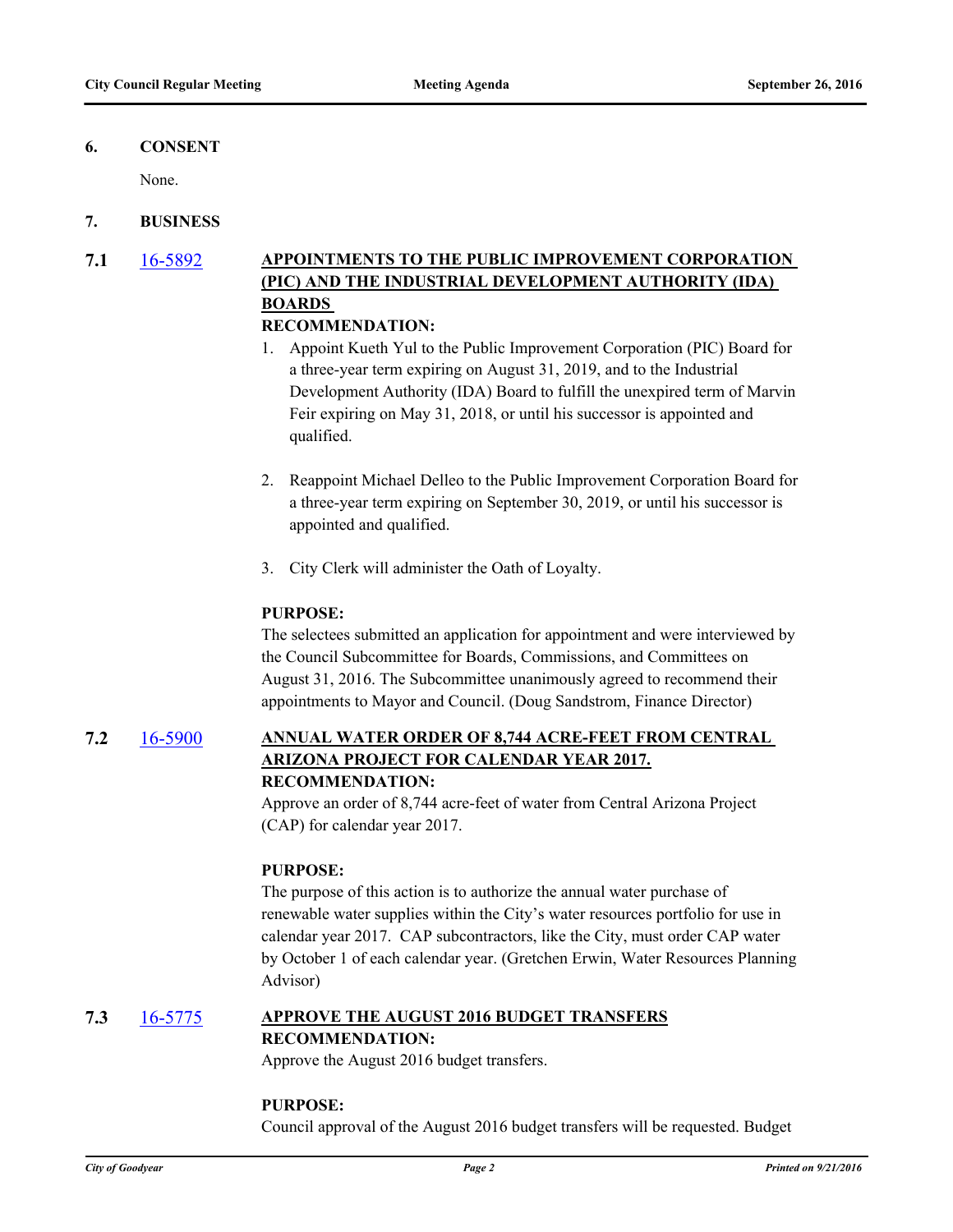transfers are required to comply with Arizona State Statute and budget law and are necessary for continuance of city operations. An Arizona city or town may not revise its adopted budget to increase total expenditures, but it is permitted to revise the budget as necessary by transferring appropriation authority between budget items, if certain conditions are met. (Lauri Wingenroth, Budget and Research Manager)

**7.4** [16-5906](http://goodyear.legistar.com/gateway.aspx?m=l&id=/matter.aspx?key=3325) **CONTRACT WITH TYLER TECHNOLOGIES (MUNIS) FOR THE FINANCIAL SYSTEMS IMPLEMENTATION PROJECT RECOMMENDATION:**

> Approve the \$1,715,130 contract with Tyler Technologies, plus a 15% (\$257,270) owner's contingency for the purchase and implementation of an integrated financial solutions software that includes the following modules: General Ledger, Cashiering, Accounts Payable, Business Licenses, Fixed Assets, Accounts Receivable, Cash, Project/Grant Tracking, Employee Expense Reimbursement, Payroll/Human Resources, Procurement, Budget, and Utility Billing.

#### **PURPOSE:**

The Tyler Technologies Financial Systems (Munis) software will replace our current software, SunGard's NaviLine (H.T.E.). Our current system is over 20 years old and limits our ability to innovate, automate and meet the informational demands of our organization and residents. (Deputy City Manager Wynette Reed, and Finance Director Doug Sandstrom)

### **8. INFORMATION ITEMS**

1. Comments, Commendations, Report on Current Events and Presentations by Mayor, Council members, staff or members of the public. The Council may not propose, discuss, deliberate or take any legal action on the information presented pursuant to A.R.S. 38-431.02.)

2. Manager's Summary of Current Events and Reports

The Manager may provide a brief summary of current events; however, there can be discussion only on the following matters:

- A. Manager's Update on Council Related Matters
- B. Update of Legislative Issues
- C. Staff Summary of follow up action required
- D. Council members may direct inquiries to staff

### **9. FUTURE MEETINGS**

10/03/16 Work Session 5:00 PM 10/03/16 Regular Meeting 6:00 PM 10/07/16 Special Meeting 9:30 AM 10/17/16 Work Session 5:00 PM

#### **10. ADJOURNMENT**

Council members of the Goodyear City Council will attend either in person or by telephone